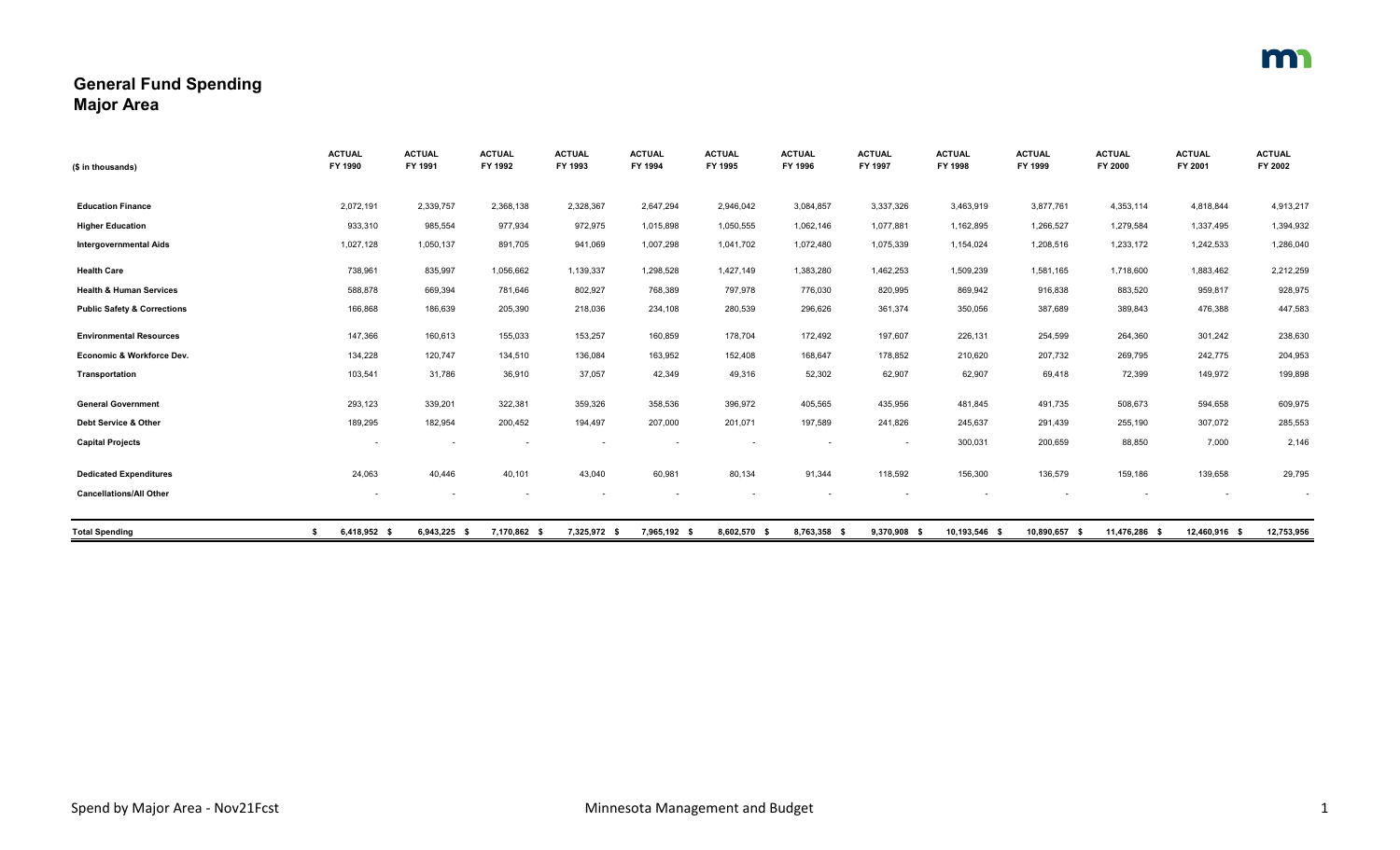## **General Fund Spending Major Area**

| (\$ in thousands)                      | <b>ACTUAL</b><br>FY 2003 | <b>ACTUAL</b><br>FY 2004 | <b>ACTUAL</b><br>FY 2005 | <b>ACTUAL</b><br>FY 2006 | <b>ACTUAL</b><br>FY 2007 | <b>ACTUAL</b><br>FY 2008 | <b>ACTUAL</b><br>FY 2009 | <b>ACTUAL</b><br>FY 2010 | <b>ACTUAL</b><br>FY 2011 | <b>ACTUAL</b><br>FY 2012 | <b>ACTUAL</b><br>FY 2013 | <b>ACTUAL</b><br>FY 2014 |
|----------------------------------------|--------------------------|--------------------------|--------------------------|--------------------------|--------------------------|--------------------------|--------------------------|--------------------------|--------------------------|--------------------------|--------------------------|--------------------------|
|                                        |                          |                          |                          |                          |                          |                          |                          |                          |                          |                          |                          |                          |
| <b>Education Finance</b>               | 5,646,759                | 5,795,825                | 6,403,189                | 6,951,485                | 6,555,846                | 6,891,690                | 7,000,452                | 5,395,913                | 6,148,293                | 6,687,479                | 8,905,875                | 8,446,137                |
| <b>Higher Education</b>                | 1,347,062                | 1,235,604                | 1,254,481                | 1,347,880                | 1,413,650                | 1,563,413                | 1,549,803                | 1,455,940                | 1,356,673                | 1,275,446                | 1,295,095                | 1,381,461                |
| <b>Intergovernmental Aids</b>          | 1,473,924                | 1,359,985                | 1,282,292                | 1,395,351                | 1,485,376                | 1,519,008                | 1,432,783                | 1,561,560                | 1,343,058                | 1,412,369                | 1,306,636                | 1,341,805                |
| <b>Health Care</b>                     | 2,596,127                | 2,546,612                | 2,785,008                | 3,025,384                | 3,292,509                | 3,524,154                | 3,385,813                | 3,166,111                | 3,227,869                | 4,288,490                | 4,093,265                | 4,248,812                |
| <b>Health &amp; Human Services</b>     | 925,551                  | 934,510                  | 923,669                  | 884,286                  | 1,018,479                | 1,106,317                | 1,074,237                | 937,767                  | 1,095,006                | 1,096,604                | 1,114,303                | 1,181,078                |
| <b>Public Safety &amp; Corrections</b> | 479,791                  | 435,628                  | 470,205                  | 501,213                  | 556,075                  | 571,652                  | 606,324                  | 531,507                  | 593,990                  | 548,095                  | 582,952                  | 580,405                  |
| <b>Environmental Resources</b>         | 201,320                  | 197,484                  | 201,792                  | 164,151                  | 202,802                  | 226,015                  | 223,925                  | 166,920                  | 162,974                  | 145,622                  | 157,085                  | 150,912                  |
| Economic & Workforce Dev.              | 177,008                  | 159,294                  | 151,253                  | 153,574                  | 170,912                  | 266,204                  | 162,252                  | 148,872                  | 163,109                  | 147,069                  | 177,400                  | 216,068                  |
| Transportation                         | 108,351                  | 71,151                   | 73,330                   | 99,941                   | 109,828                  | 137,303                  | 108,146                  | 92,422                   | 65,051                   | 65,067                   | 66,634                   | 151,071                  |
| <b>General Government</b>              | 615,068                  | 562,174                  | 636,851                  | 632,475                  | 714,876                  | 744,304                  | 836,095                  | 720,368                  | 762,356                  | 704,674                  | 792,491                  | 739,155                  |
| Debt Service & Other                   | 295,499                  | 265,706                  | 323,453                  | 352,447                  | 399,651                  | 409,296                  | 452,855                  | 429,123                  | 401,118                  | 192,056                  | 223,000                  | 619,935                  |
| <b>Capital Projects</b>                | $\overline{\phantom{a}}$ |                          |                          |                          | $\sim$                   | 10,247                   | 10,248                   | 10,250                   | 12,648                   | 20,414                   | 24,138                   | 281,913                  |
| <b>Dedicated Expenditures</b>          | 27,698                   | 35,786                   | 23,123                   | 34,113                   | 27,238                   | 35,405                   | 18,464                   | 10,203                   | 2,590                    | 321                      | 329                      |                          |
| <b>Cancellations/All Other</b>         |                          |                          |                          |                          |                          |                          |                          |                          |                          |                          | $\sim$                   | 9,555                    |
| <b>Total Spending</b>                  | 13,894,158 \$<br>\$      | 13,599,759 \$            | 14,528,646 \$            | 15,542,300 \$            | 15,947,242 \$            | 17,005,008 \$            | 16,861,397 \$            | 14,626,956 \$            | 15,334,735 \$            | 16,583,706 \$            | 18,739,203 \$            | 19,348,307               |